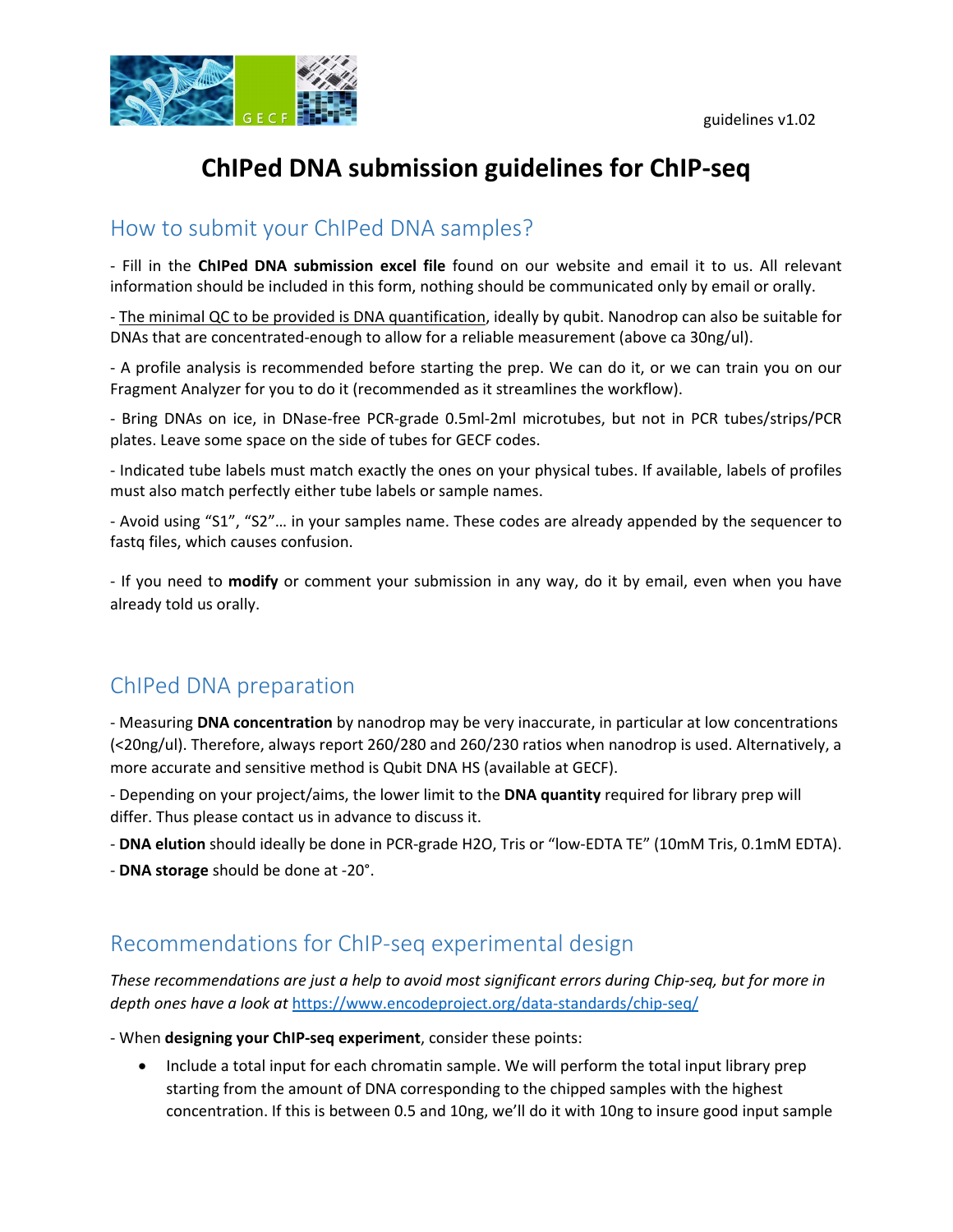data. If this is below 0.5ng, we'll do it with 5 ng to reduce the delta of concentration. Let us know if you would like a different strategy.

- validate antibody specificity in standard protein IP at least once at beginning of experiment.
- If available, validate antibody/method efficiency by qPCR quantification on a known enriched target.
- At least duplicate biological replicates are needed, but many/most bioinformaticians ask for **triplicates**, check that in advance.
- Facultative: have a cell line not expressing your IP target (not transduced, KO…)
- Facultative: for ChIP of a modified histone, have a control ChIP on the non‐modified histone, to check difference is not simply due to difference in quantity of that histone but really due to difference of modification level.

# Determining library prep method and sequencing parameters

‐ The choice of a library prep method depends directly on results from DNA quantification, and will be a shared decision between the users and the GECF.

‐ Single‐end reads (SR) or paired‐end (PE) reads? consensus is clearly PE for chip‐seq. This allows to identify clearly the bound region, which is not possible with just SR, as the ChIPed fragment could be +/‐ 200nt in a typical library.

‐ Read length? If the targets are typically not thought to bind specifically to repetitive regions and if the user wants to minimize costs, PE37 is enough. If cost is not a critical issue, and/or if targets are repetitive, PE75 is preferred as mapping will be better (fewer multiple mappings).

‐ Mio reads/sample? This strongly depends on the target ChIPed protein, and on the size of the genome. For mammalian TFs, a good starting point is 15‐20 mio reads/sample.

#### Bioinformatics

‐ The GECF does not offer in depth bioinformatics analysis. If needed contact for instance the EPFL bioinformatics facility.

## Disclaimers

‐ The GECF guarantees successful library prep when using a commercial method starting with ChIPed DNAs of concentrations and quality matching that method's specifications. In case a library prep fails or does not lead to satisfactory results due to technical problems, the GECF will prepare it again without additional charges. Yet, when it turns out that the issue does not come from the GECF (e.g. problem is reproducible, and/or a control library is successfully prepared in parallel), the libraries prep will be billed to user. Typical, but very rare, examples of GECF‐independent issues are:

 Library prep is inhibited by a contaminant present in the gDNA samples. These can be difficult to detect and can potentially harm library preparation.